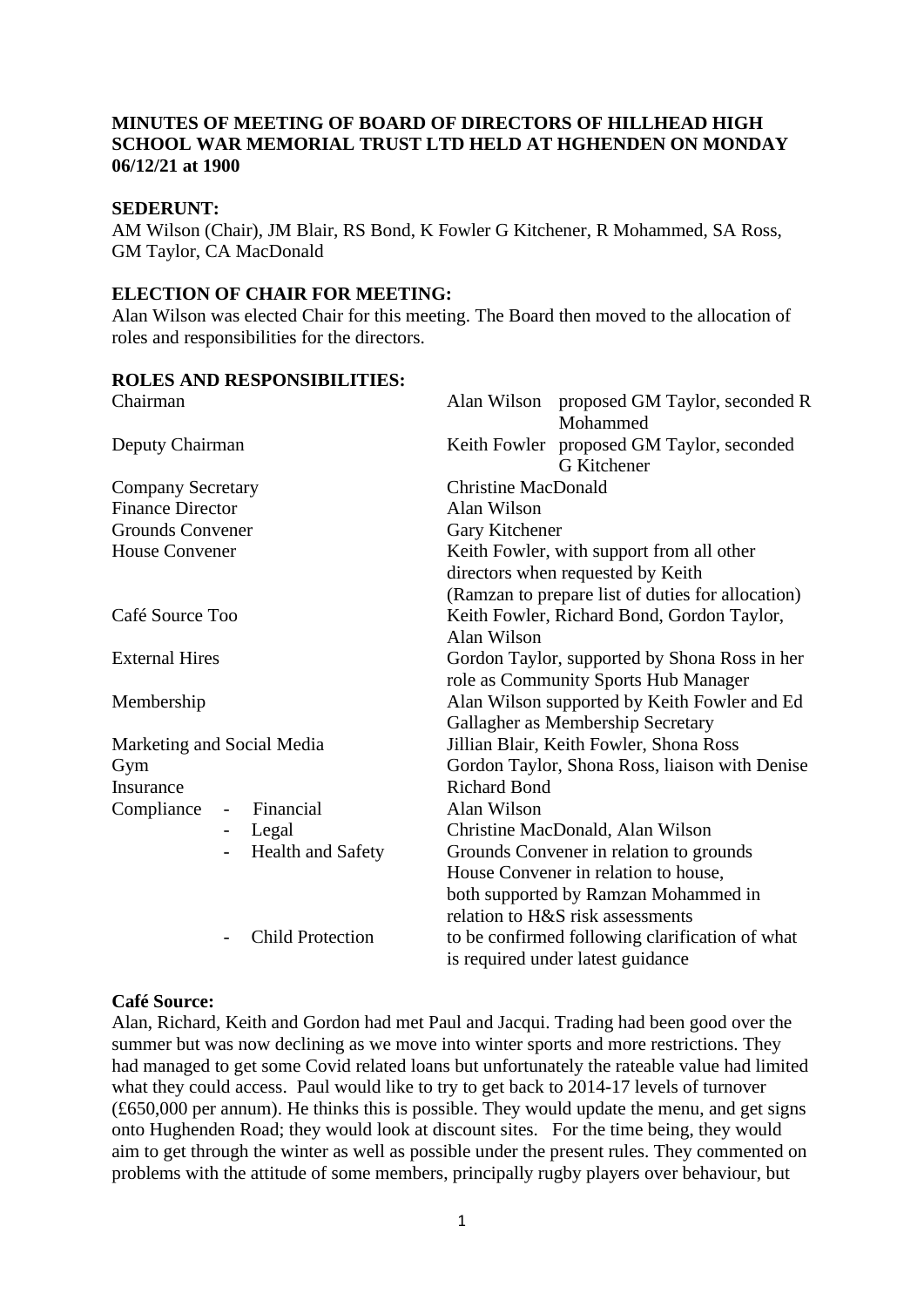also lack of co-operation from tennis players over shoes. We will speak to the playing sections. **GK, KF** 

One item agreed was a customer survey to be circulated round the membership. Alan and Keith will draft a survey and circulate round the Board for amendments or suggestions, also check with CST, and circulate to the membership as soon as possible. **AW, KF**

Follow up meeting to be arranged, ideally next week. **KF** 

# **External Hires:**

Shona said that we were getting back to the pre-pandemic level of usage without having to do any active marketing. Various groups from the past had kept in touch and were signing up for January bookings, also some Christmas events. She is hoping to get some fliers to circulate locally. Shinty and Frisbee have been keeping their winter sessions going, and Strathclyde University are using the tennis courts on a Wednesday afternoon. SAR

Shona and Gordon will look at prices for lets, both indoors and outdoors; they will consider possible discounted rates for local community groups. Once this is done, they will prepare an estimate of income from external hires to the end of April 2022 to give to Alan for forward planning. (Ideally, a "best case" estimate and a conservative one should be made.)

**SAR, GMT**

They will look at formalising the management of the gym and the lets for classes. This should be discussed with Denise to get a workable solution. **SAR, GMT**

## **House:**

There are a number of items relating to problems in the building where we need to improve our response time to MGB. There are some estimates for work where we need to prioritise work into essentials and matters which can be delayed just now. Ramzan will provide a list of outstanding matters and their recommendations and Keith will look at these. All relevant emails to be forwarded to Keith. **RM, KF** 

The MGB contract expired in the summer so we need to look at this. Alan will contact them to confirm formally that we are exercising the option in the contract to continue it for another year; we will consider our options over that time. Also we will check exactly what MGB are charging for work under the contract since this seems to be £38 per hour when the contract says £33 per hour. Alan will contact Hunter to check what has happened so far.

## **KF, AMW**

The contract for the phones needs to be addressed. Keith is looking at various options including digital and analogue lines.

# **Grounds:**

The work on the floodlights on the tennis courts has started and should be finished this week. The LTA have agreed we can use the tennis sinking fund for this work, along with the grant sourced by the Tennis section, and it should bring immediate savings on electricity costs.

The work by the tree surgeon on the trees around the courts should be done on 12 December.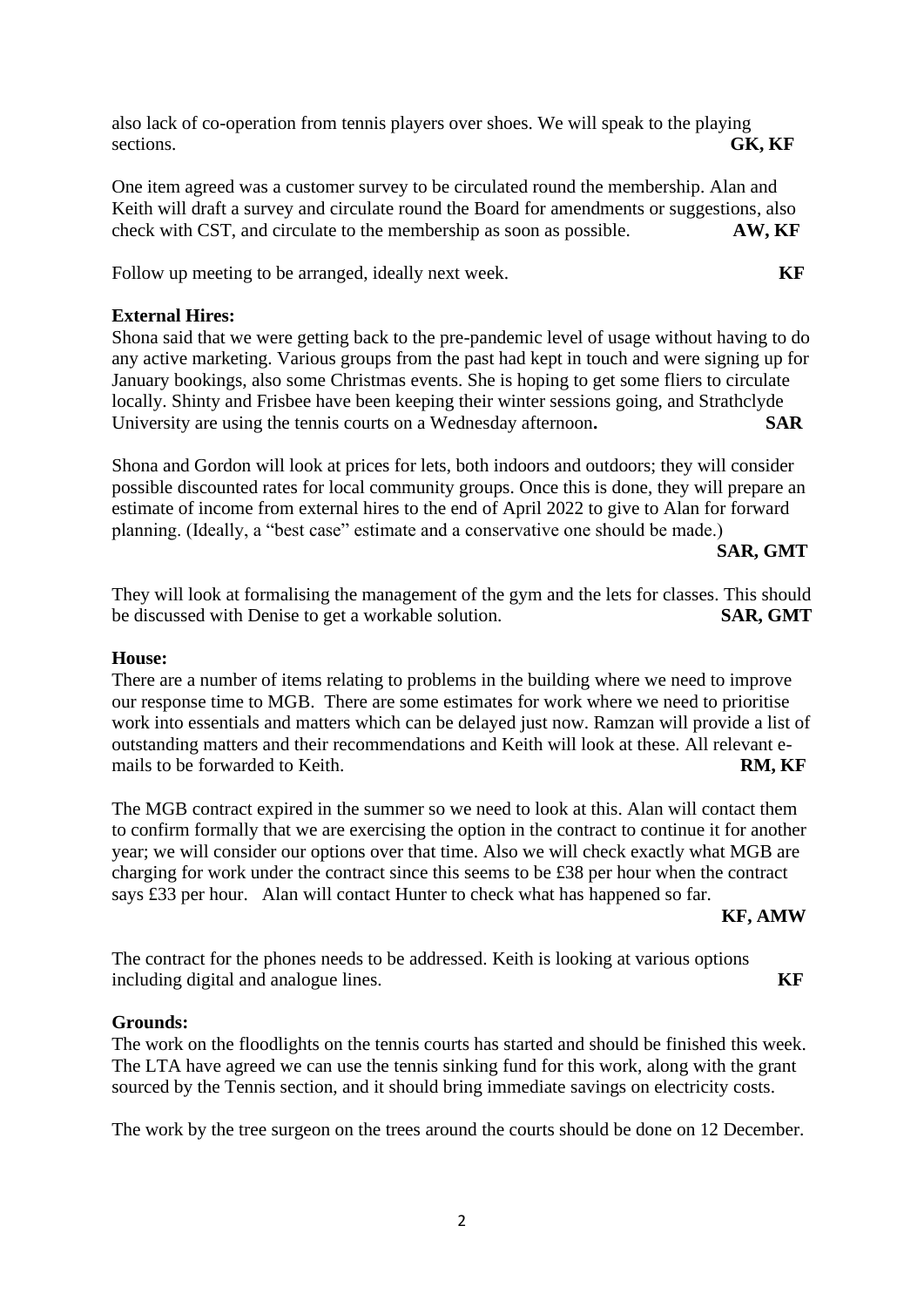The sand for use on the courts should be delivered soon, and we hope to do the moss treatment in the next few weeks, depending on weather. An additional ton of the sand has been ordered, which we hope should cover any future issues with supply.

Ramzan will look for the maintenance contract with the groundstaff for the tennis courts. Keith has spoken to Sport Ecosse about what exactly is required for this type of court surface, and if there are any changes which need to be made, these can be addressed. We need to discuss the whole contract, as Adam thinks the hours presently noted do not cover the amount of work required in a week. **RM, GK, KF, AMW**

The Cricket section have undertaken work to improve the wicket which will allow them to progress in their league system. They have lifted the artificial wicket, which was at the end of its useful life, and relayed the area as a grass wicket. Around £4,400 costs have been incurred and paid for by the Trust and these will be rebilled to the section as agreed with the former president.

### **Membership:**

Eddie has supplied membership numbers to the end of November -858 as compared with 869 at the start of September. This is broadly 500 adult active members, 260 under 18 active members and 90 non-playing members. We will see if it is possible to break it down by section for the next meeting. **AMW** 

Keith asked about the review of the membership structure. Alan said that this had been deferred for the moment and would be undertaken as part of the development of an overall strategic plan for the club.

#### **Marketing and Social Media:**

We need to have a clear policy on how we use social media to communicate with the members. Directors and sections should pass items to Jillian and these can then be posted, broadly using Facebook for internal items and Twitter for external messages. Keith noted that it had been difficult to use e-mail to communicate with the members over the new CST menu; he is working with Eddie to establish a data base covering our members, plus an additional list of people who have expressed an interest in our newsletters. **JMB, KF, SAR**

#### **Vodafone:**

The original agreement with Vodafone from 2009 expired in 2019; it is our understanding after advice from consultants that it continues in place under tacit agreement, which brings us £4,000 per annum as agreed at the start. We believe this to be below market value, although there has been a recent change in legislation which gives the telecoms companies an advantage in negotiations, so there is a risk that the rental could fall below the current level. lower figure. Since Vodafone have not responded to our requests to discuss a change in the rental, our consultant has suggested that we should move to arbitration under RICS. Ramzan and Alan will take this forward. **RM, AMW**

#### **Governance:**

We need to ensure that our Memorandum and Articles of Association comply with recent changes in legislation, particularly regarding equality and dissolution of the body. Chris and Gordon will look at this. **CAM, GMT**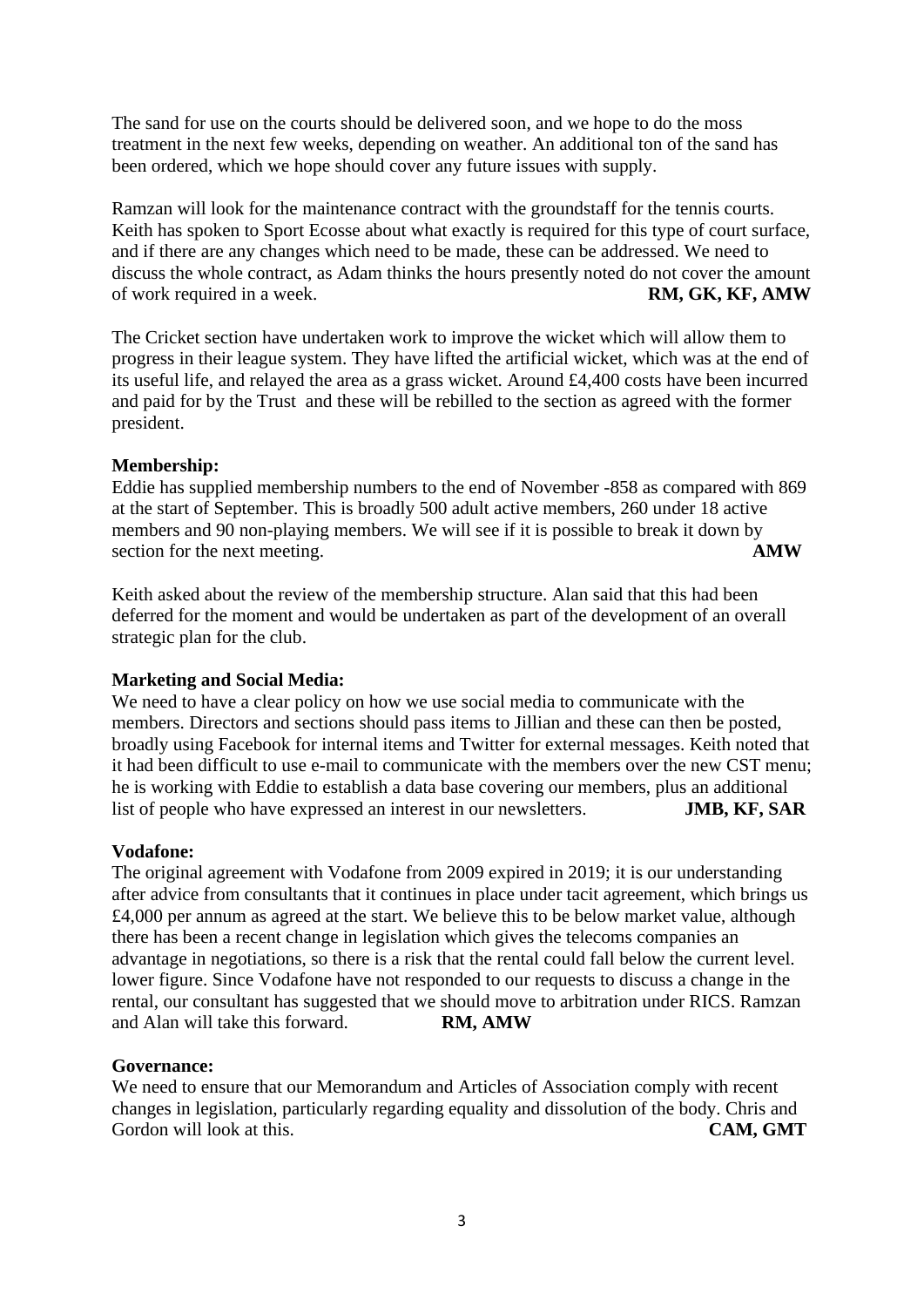Chris will also check changes in the PVG procedures to see that we comply with these. Once we know current requirements, we will look at let agreements and check that they cover all requirements. **CAM**

### **Finance:**

The October management accounts showed the YTD profit before depreciation of £38k after Covid grants of £25,700 – so around £12k surplus without the grant – primarily due to CST summer trading and lower maintenance and heat and light costs.

There were also grants/HJRFC contribution towards the training pitch of £17,940 (Viridor grant £10,040 and HJRFC/SRU £7,000); however this simply reimbursed additional costs incurred by HSC on the pitch.

Current cash position and short term cash flow – cash position is reasonably healthy with £102k unreserved cash (adding back the £50k put aside for repayment of the bounce back loan given it can be repaid over up to 10 years with interest at 2.5%), plus £40k reserved cash (tennis court sinking fund £36k, Glasgow Life Hub Budget £3k and restricted donation £1k).

However initial draft of a short term cash flow to 30 April prepared by AW shows potential outflow of £42k taking balance down to £60k.

£21k from operating activities – assuming CST turnover at £25k per month until recovery in March/April combined with higher gas and electricity costs over the winter and payment of maintenance cost recently undertaken on ventilation and other items £7k on capital expenditure – BLR floor

£14k on bounce back loan repayments, tennis court loan repayments and tennis court sinking fund

Reserved cash also falls from £40k to £18k due to use of the sinking fund for the purchase of the tennis floodlights (net of the £6k grant)

Alan will circulate cash flow for comment once updated. **AMW** 

Key risks are CST trading

External hires – BLR/MFR/functions in particular – increasing as quickly as possible Further maintenance costs – MGB's list of recommendations

Delegation of authority policy and approval levels – contracts/invoices/payments to be put in place and agreed by the Board **AMW** 

## **Strategy and Five Year Financial Projections:**

Five year projections being prepared by Alan with list of assumptions; this will be circulated once updated for discussion at a future meeting. **AMW**

Keith asked about the offer from Glasgow Life of putting us in touch with a consultant to assist in this area. We had done this in 2017 and it proved very useful. It was agreed that we should contact Vicki to say we would like this to be set up. **SAR** 

#### **Christmas Opening Hours:**

CST have said they will be closed for four days each weekend over Christmas and New Year. Shona will check with them their closing time on Christmas Eve and Hogmanay. We would prefer the club only to be closed for two days each time so that members can use the gym and courts. Once Shona has the CST details, they will be circulated round the Board and we will